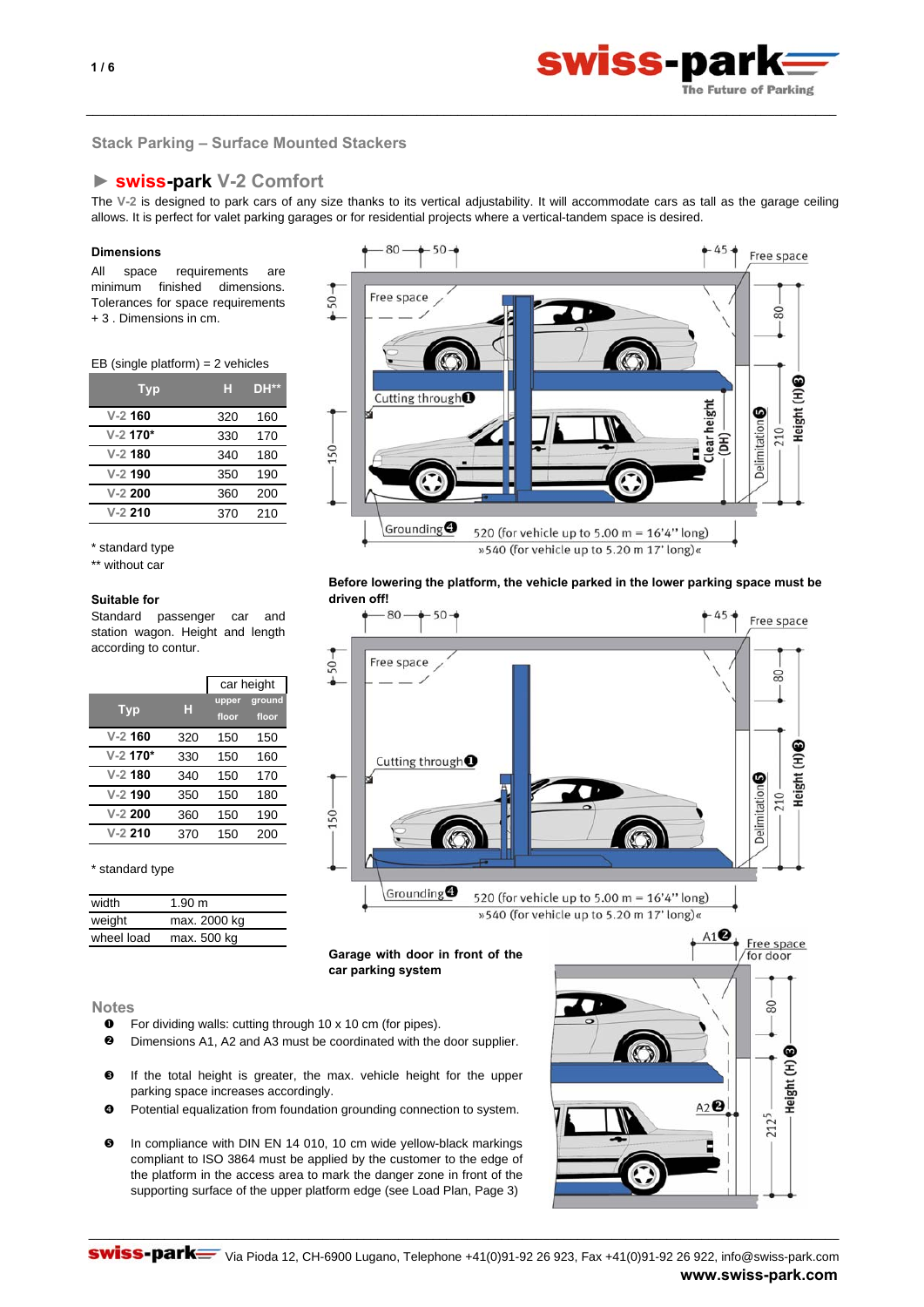

# **Width for basement garage**

# **Dividing walls**



| usable<br>platform<br>width | Β1  |
|-----------------------------|-----|
| 230                         | 260 |
| 240                         | 270 |
| 250                         | 280 |



\_\_\_\_\_\_\_\_\_\_\_\_\_\_\_\_\_\_\_\_\_\_\_\_\_\_\_\_\_\_\_\_\_\_\_\_\_\_\_\_\_\_\_\_\_\_\_\_\_\_\_\_\_\_\_\_\_\_\_\_\_\_\_\_\_\_\_\_\_\_\_\_\_\_\_\_\_\_\_\_\_\_\_\_\_\_\_\_\_\_\_\_\_\_\_\_\_\_\_\_\_\_\_\_\_\_\_\_\_

| usable<br>platform | В1  | usab<br>platfo |
|--------------------|-----|----------------|
| width              |     | widt           |
| $230*$             | 520 | 230            |
| 240                | 540 | 240            |
| 250                | 560 | 250            |
|                    |     |                |

 $B<sub>1</sub>$ 

**usable platform width**

230 \*

240 250



**Columns in system zone**

| EB             | EВ             | Ě       |
|----------------|----------------|---------|
|                |                |         |
| B <sub>2</sub> | B <sub>3</sub> | min. 20 |

Single Platform (EB) Double arrangement (2 x EB) Triple arrangement (3 x EB)

| EВ<br>EВ       | EB<br>EВ       |              |
|----------------|----------------|--------------|
| B <sub>2</sub> | B <sub>3</sub> | അ<br>min. 20 |

**B2**

**B3**

**usable platform width**



local regulations

255 250 515 510 775 770 265 260 535 530 805 800 275 270 555 550 835 830 \* standard type **B2 B3 usable platform width** 230 \* 240 250

# **Approach**





The illustrated maximum approach angles must not be exceeded. Incorrect approach angles will cause serious maneouvring & positioning problems on the parking system for which the local agency of **SWISS-PARK** accepts no responsibility.

**B2 B3**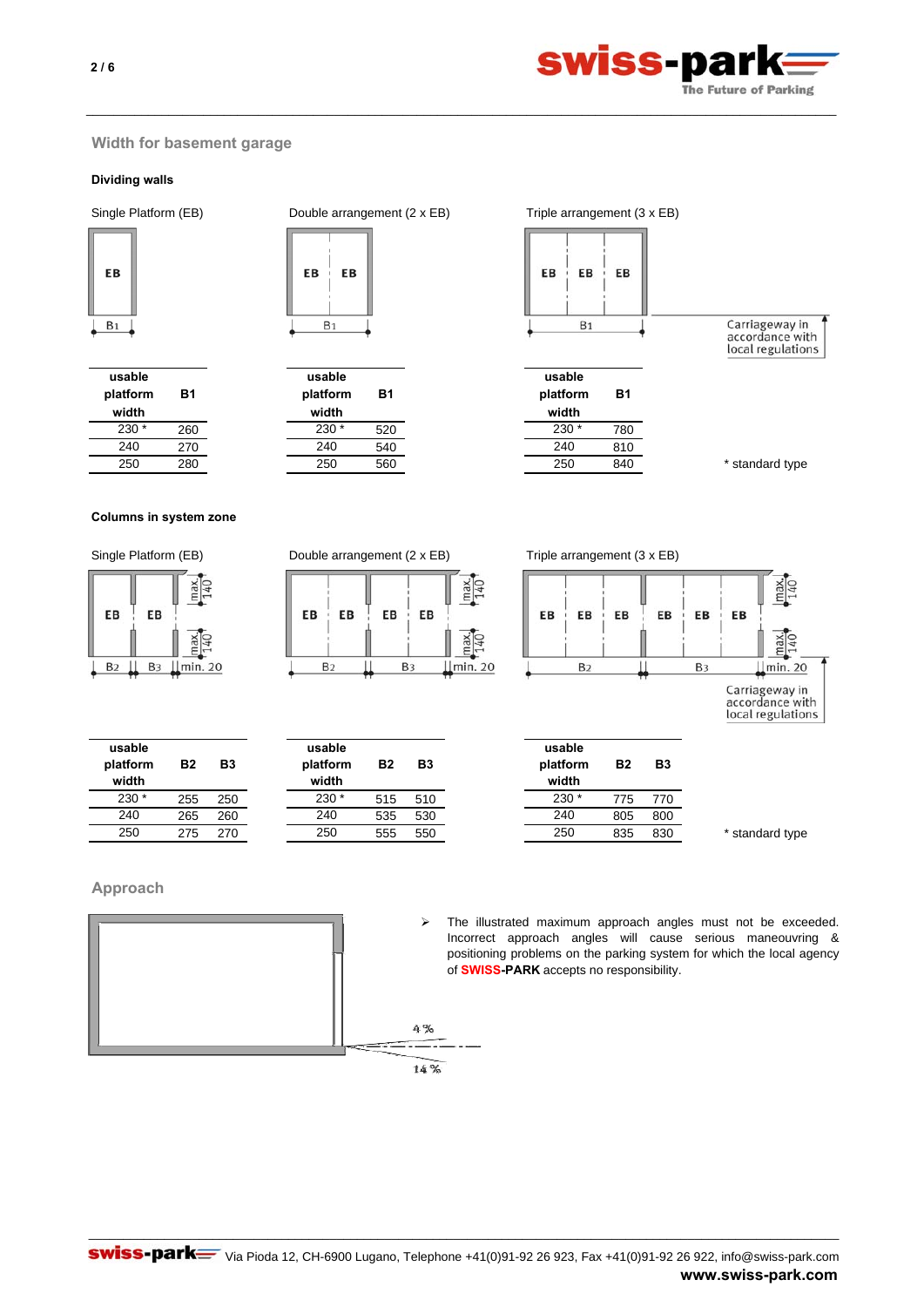

 $12 + 1.4$ 

 $6,6{\pm}1.4$ 

 $±1$ 

EB

 $B<sub>1</sub>$ 

€

 $\oplus$ 

 $711$ 

 $\overset{12\pm 1.4}{\oplus}$ 

 $6,6{\pm}1.4$ 

 $\oplus$ 

 $\frac{1}{2}$ 

 $±1$ 

# **Load plan**

Forces in kN



- ¾ Markings compliant to ISO 3864\* Units are dowelled to the floor. Drilling depth: approx. 15 cm. Floor and walls are to be made of concrete (quality minimum C20/25)!
	- \* = Colors used in this illustration are not ISO 3864 compliant

# **Installation data**

# **Free space for longitudinal and vertical ducts (e.g. ventilation)**



\_\_\_\_\_\_\_\_\_\_\_\_\_\_\_\_\_\_\_\_\_\_\_\_\_\_\_\_\_\_\_\_\_\_\_\_\_\_\_\_\_\_\_\_\_\_\_\_\_\_\_\_\_\_\_\_\_\_\_\_\_\_\_\_\_\_\_\_\_\_\_\_\_\_\_\_\_\_\_\_\_\_\_\_\_\_\_\_\_\_\_\_\_\_\_\_\_\_\_\_\_\_\_\_\_\_\_\_\_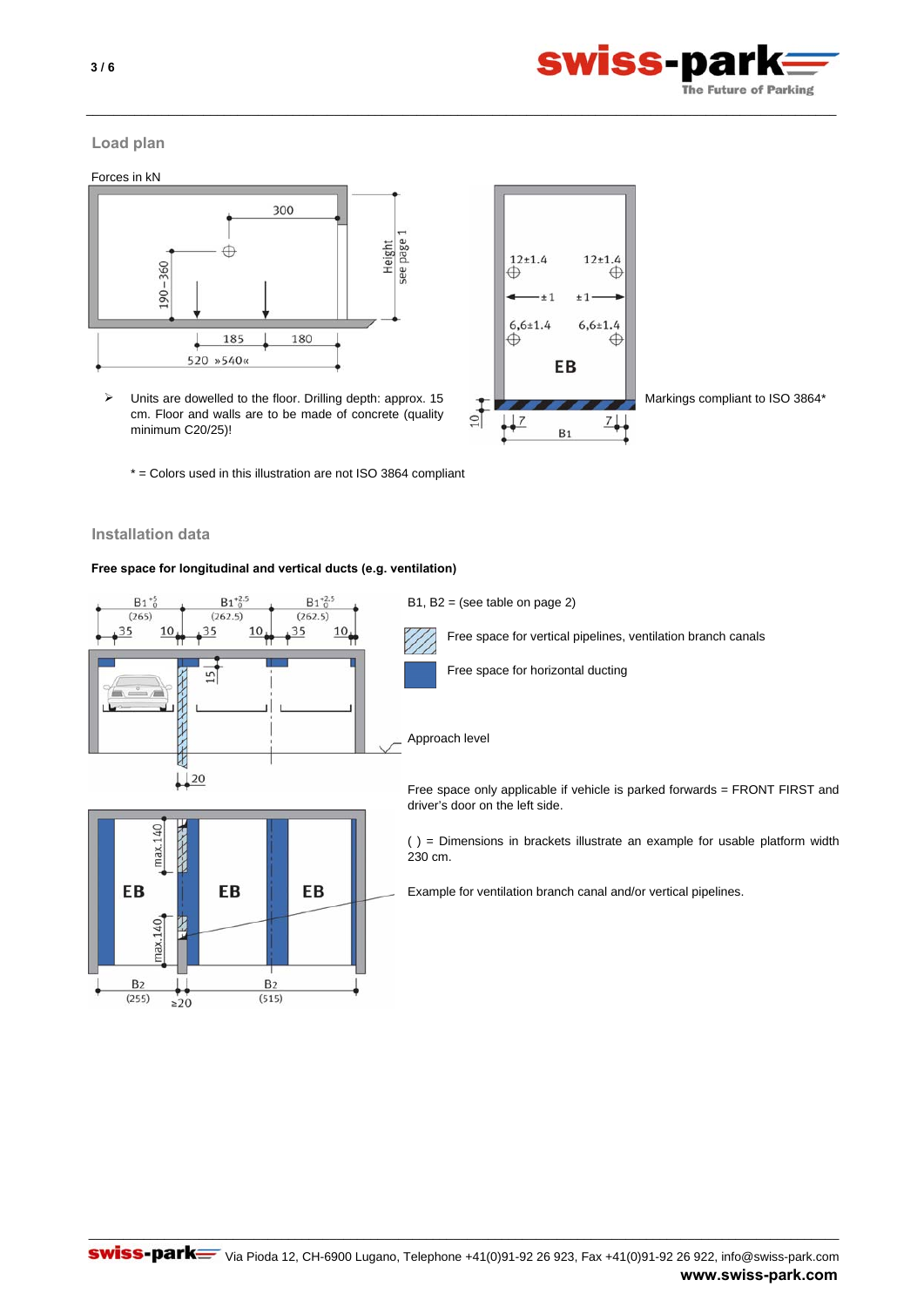

# **Electrical installation**

# **Installation diagram**

#### **Electrical data (to be performed by the customer)**

| No. | Quantity   | Description                                                                                            | Position                          | Frequency       |
|-----|------------|--------------------------------------------------------------------------------------------------------|-----------------------------------|-----------------|
|     |            | Electricity meter                                                                                      | in the supply line                |                 |
|     |            | Main fuse: 3 x fuse 16 A (slow) or circuit breaker 3 x 16<br>A (trigger characteristic K, G or C)      | in the supply line                | 1 per unit      |
| 3   |            | Supply line 5 x 2.5 mm <sup>2</sup> (3 PH + N + PE) with marked<br>wire and protective conductor       | to main switch                    | 1 per unit      |
|     |            | Lockable main switch                                                                                   | defined at the<br>plan evaluation | 1 per unit      |
|     |            | Supply line 5 x 2.5 mm <sup>2</sup> (3 PH + N + PE) with marked<br>wire and protective conductor       | from main<br>switch to unit       | 1 per unit      |
|     | every 10 m | Foundation earth connector                                                                             | corner pit floor                  |                 |
|     |            | Equipotential bonding in accordance with DIN EN 60204<br>from foundation earth connector to the system |                                   | 1 per<br>system |

\_\_\_\_\_\_\_\_\_\_\_\_\_\_\_\_\_\_\_\_\_\_\_\_\_\_\_\_\_\_\_\_\_\_\_\_\_\_\_\_\_\_\_\_\_\_\_\_\_\_\_\_\_\_\_\_\_\_\_\_\_\_\_\_\_\_\_\_\_\_\_\_\_\_\_\_\_\_\_\_\_\_\_\_\_\_\_\_\_\_\_\_\_\_\_\_\_\_\_\_\_\_\_\_\_\_\_\_\_



## **Electrical data (included in delivery of SWISS -PAR Systems)**

| Description                                                           |
|-----------------------------------------------------------------------|
| <b>Terminal box</b>                                                   |
| Control line $3 \times 0.75$ mm2 (PH + N + PE)                        |
| Control line 7 x 1.5 mm2 with marked wire and<br>protective conductor |
| Operating device                                                      |
| Control line 5 x 1.5 mm2 with marked wire and<br>protective conductor |
| Hydraulic unit 3.0 kW, three-phase current, 400 V<br>/ 50 Hz          |
| Control line 5 x 1.5 mm2 with marked wire and<br>protective conductor |
|                                                                       |

to the next system

# **Technical data**

## **Range of application**

Generally, this parking system is not suited for short-time parkers (temporary parkers). Please do not hesitate to contact your local **SWISS-PARK** agency for further assistance.

## **Units**

Low-noise power units mounted to rubber-bonded-to metal mountings are installed. Nevertheless we recommend that parking system's garage be built separately from the dwelling.

## **Available documents**

- wall recess plans
- maintenance offer/contract
- declaration of conformity
- test sheet on airborne and slid-borne sound

#### **Corrosion protection**

See separate sheet regarding corrosion protection.

# **Railings**

If there are traffic routes next to or behind the installations, railings compliant to DIN EN 294 must be installed by the customer. Railings must also be in place during construction.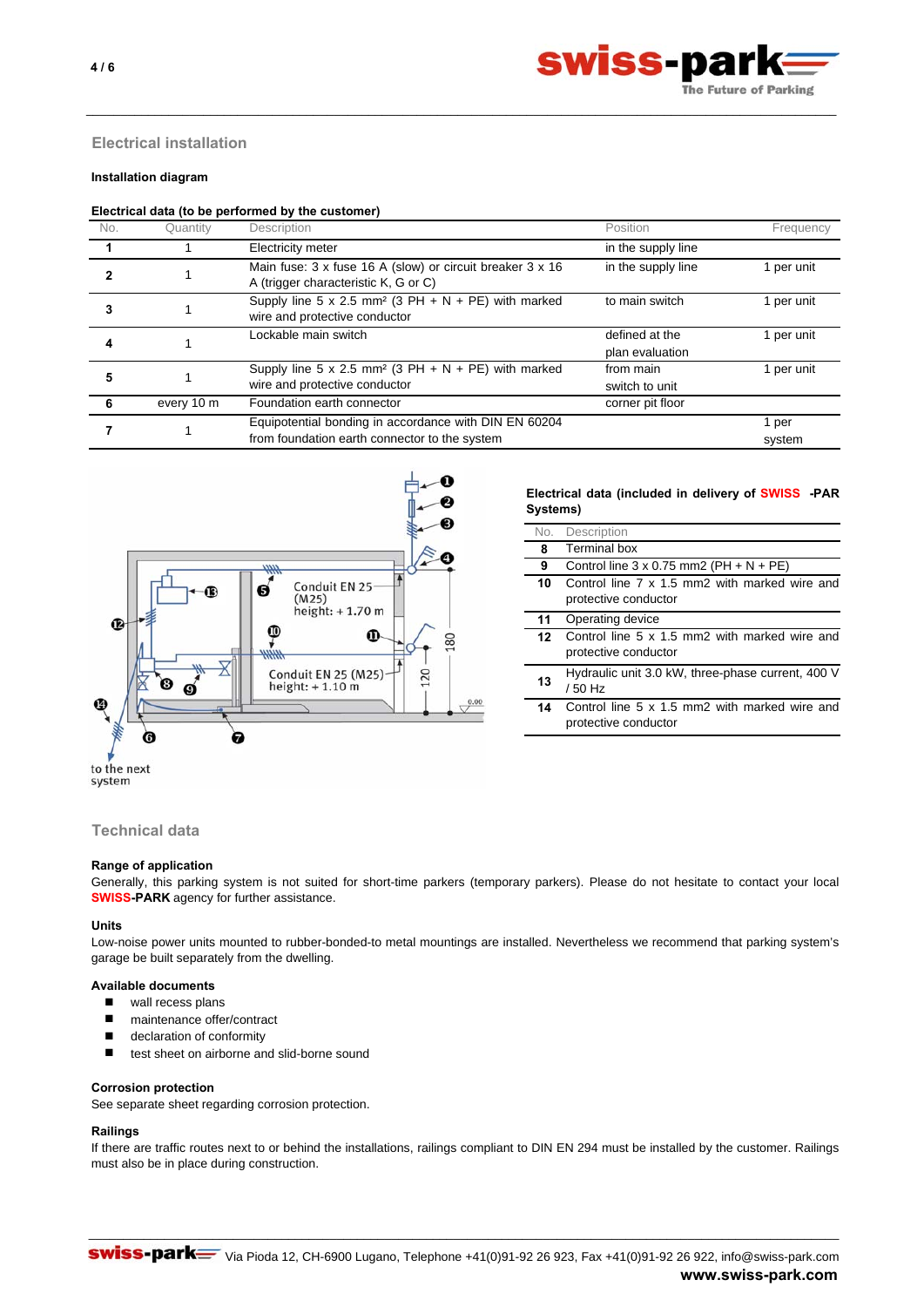

# **Technical data**

## **Environmental conditions**

Environmental conditions for the area of **SWISS-PARK** Systems: Temperature range -10 to +40° C. Relative humidity 50 % at a maximum outside temperature of +40° C. If lifting or lowering times are specified, they refer to an environmental temperature of +10° C and with the system set up directly next to the hydraulic unit. At lower temperatures or with longer hydraulic lines, these times increase.

\_\_\_\_\_\_\_\_\_\_\_\_\_\_\_\_\_\_\_\_\_\_\_\_\_\_\_\_\_\_\_\_\_\_\_\_\_\_\_\_\_\_\_\_\_\_\_\_\_\_\_\_\_\_\_\_\_\_\_\_\_\_\_\_\_\_\_\_\_\_\_\_\_\_\_\_\_\_\_\_\_\_\_\_\_\_\_\_\_\_\_\_\_\_\_\_\_\_\_\_\_\_\_\_\_\_\_\_\_

## **Sound insulation**

According to DIN 4109 (Sound insulation in buildings), para. 4, annotation 4, **SWISS-PARK** Systems are part of the building services (garage systems).

*Normal sound insulation* : DIN 4109, para. 4, Sound insulation against noises from building services.

Table 4 in para. 4.1 contains the permissible sound level values emitted from building services for personal living and working areas. According to line 2 the maximum sound level in personal living and working areas must not exceed 30 dB (A). Noises created by users are not subject to the requirements (see table 4 , DIN 4109). The following measures are to be taken to comply with this value:

- Sound protection package according to offer/order
- Minimum sound insulation of building R'w = 57 dB (to be provided by customer)

*Increased sound insulation* (special agreement): DIN 4109, Amendment 4, Information on planning and execution, proposals for increased sound insulation.

*Agreement* : Maximum sound level in personal living and working areas 25 dB (A). Noises created by users are not subject to the requirements (see table 4, DIN 4109).

The following measures are to be taken to comply with this value:

- Sound protection package according to offer/order
- **Minimum sound insulation of building R'w = 62 dB (to be provided by customer)**

Note: User noises are noises created by individual users in our **SWISS-PARK** Systems. These can be noises from accessing the platforms, slamming of vehicle doors, motor and brake noises.

## **To be performed by the customer**

## **Safety fences**

Any constraints that may be necessary according to DIN EN 294 in order to provide protection for the park pits for pathways directly in front, next to or behind the unit. This is also valid during construction.

## **Numbering of parking spaces**

Consecutive numbering of parking spaces.

# **Building services**

Lighting, ventilation, fire extinguishing and fire alarm systems.

## **Marking**

According to DIN EN 14 010, a warning that identifies this danger area must be placed in the entrance area that conforms to ISO 3864. This must be done according to EN 92/58/EWG for systems without a pit 10 cm from the edge of the platform.

## **Wall cuttings**

Any necessary wall cuttings according to page 1.

## **Electrical supply to the main switch**

Suitable electrical supply to the main switch and the control wire line must be provided by the customer during installation. The functionality can be monitored on site by our fitters together with the electrician. If this cannot be done during installation for some reason for which the customer is responsible, the customer must commission an electrician at their own expense and risk.

## **Operating device**

Cable conduits and recesses for operating device (for double wing doors: please contact the local agency of **SWISS-PARK**).



#### **Operating device exposed Operating device concealed**



## **If the following are not included in the quotation, they will also have to be provided / paid for by the customer:**

Mounting of contactor and terminal box to the wall valve, complete wiring of all elements in accordance with the circuit diagram

\_\_\_\_\_\_\_\_\_\_\_\_\_\_\_\_\_\_\_\_\_\_\_\_\_\_\_\_\_\_\_\_\_\_\_\_\_\_\_\_\_\_\_\_\_\_\_\_\_\_\_\_\_\_\_\_\_\_\_\_\_\_\_\_\_\_\_\_\_\_\_\_\_\_\_\_\_\_\_\_\_\_\_\_\_\_\_\_\_\_\_\_\_\_\_\_\_\_\_\_\_\_\_\_\_\_\_\_\_

Costs for final technical approval by an authorized body